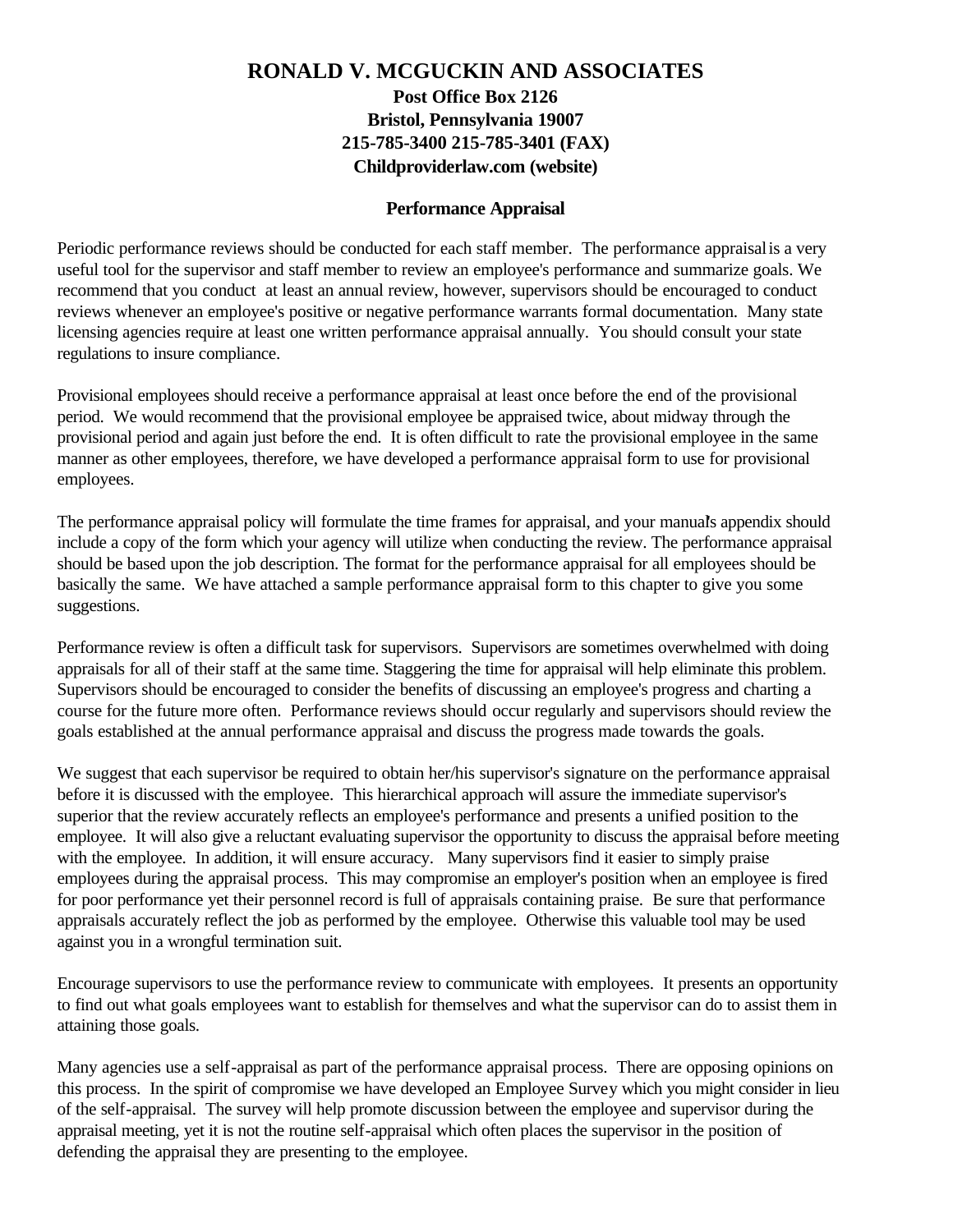### **[AGENCY NAME]**

| <b>SUBJECT: PERFORMANCE</b><br><b>APPRAISAL</b> | POLICY NO:<br>9.0      |
|-------------------------------------------------|------------------------|
| <b>APPROVED BY:</b>                             | <b>EFFECTIVE DATE:</b> |
| <b>BOARD OF DIRECTORS:</b>                      | DATE:                  |
| POLICY COUNCIL:                                 | DATE:                  |

Performance Appraisal should be a positive growth experience for the employee and supervisor. Performance Appraisal will be used to evaluate the entire period of employment since the employee's last review.

Performance Appraisals will be based strictly upon job performance. Job descriptions will be utilized as the basis for the appraisal. All employees will be given an opportunity at orientation to discuss their job descriptions to assure that employees understand their responsibilities and tasks. All employees will be given a copy of the Performance Appraisal form at this time.

Performance Appraisals will be used as a foundation to establish goals for employees. Employees will be encouraged to develop short-term and long-term goals for themselves and to discuss their goals with their supervisor. Supervisors will monitor the employee's progress toward attaining the goals by scheduling performance review meetings with the employee from time to time.

Supervisors will also present to employees the goals of the team and their role in the successful attainment of these goals. Supervisors will keep employees informed of the team's progress and any changes in the team goals.

Supervisors should also solicit input from other employees who work closely with the employee being appraised.

Employees will be asked to complete a Survey prior to the Performance Appraisal meeting which will include information about the job, working conditions, and goals. The Survey will be discussed during the Performance Appraisal meeting.

Performance Appraisals will be conducted for Provisional Employees at least once during their Provisional Period using the Agency's Provisional Employee Appraisal Form.

Following the Provisional Period, Performance Appraisals will be conducted at least annually for each employee at [TIME FOR APPRAISAL].

Before the Performance Appraisal is presented to the employee, it will be reviewed and approved by the evaluating supervisor's superior.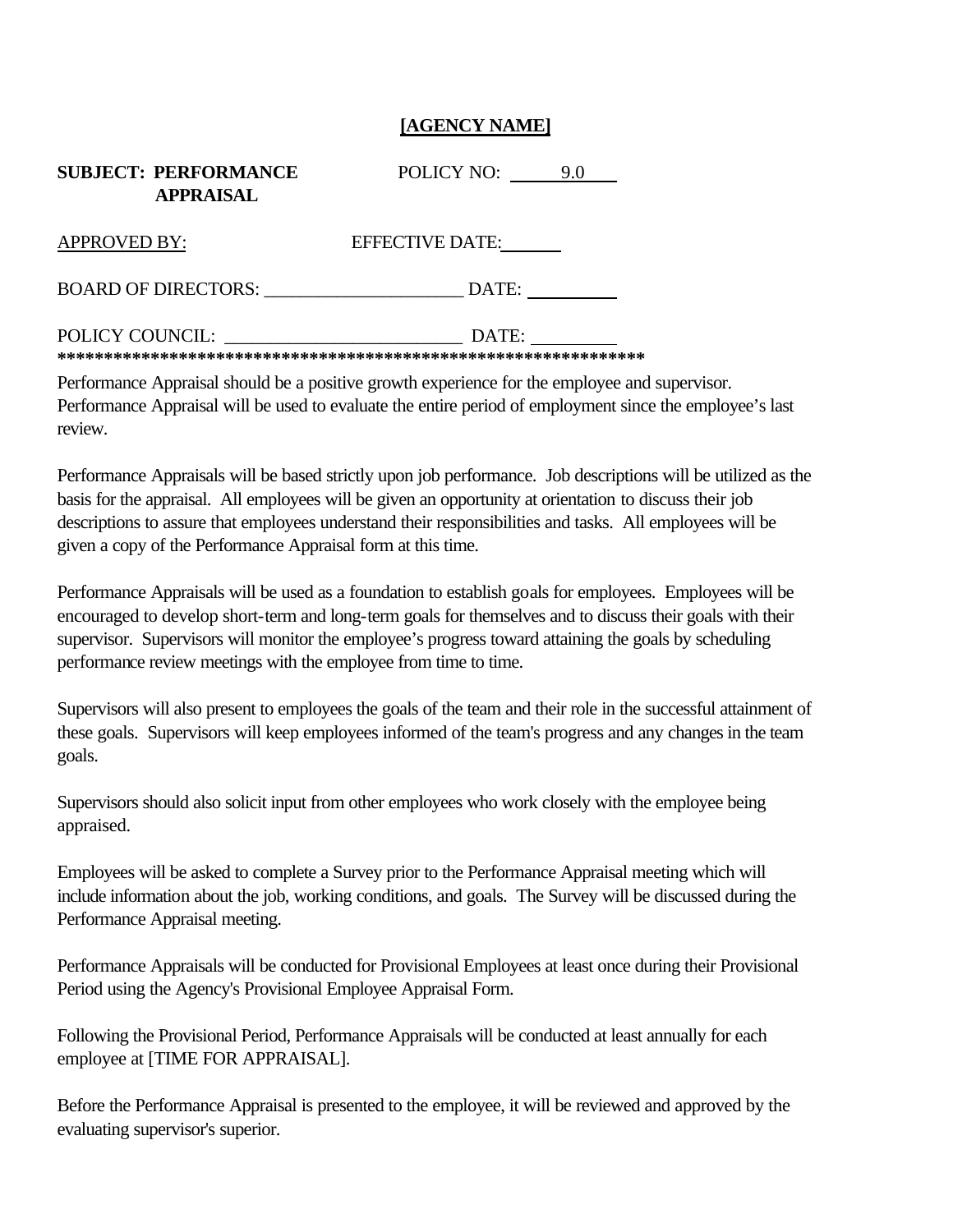Employees must to sign the Performance Appraisal Form. The form will have 3 options for signature:

- I have read, reviewed, and agree with the Appraisal; or
- I have read, reviewed, and disagree with the Appraisal (this option requires the employee to attach written comments); or
- I have read and reviewed the Appraisal and neither agree nor disagree.

When an employee refuses to sign the Performance Appraisal, another employee will be asked to witness the refusal.

Performance Appraisals will be forwarded to [EXECUTIVE DIRECTOR/DIRECTOR/HUMAN RESOURCE MANAGER] for review.

All employees will receive a copy of their Performance Appraisal. Performance Appraisals will be placed in the employee's personnel record.

# **PERFORMANCE APPRAISAL FORM INSTRUCTIONS**

- 1. Provide the employee with the Survey Form prior to the scheduled Performance Appraisal meeting. Utilize the employee's responses on this Form to initiate discussion during the Performance Appraisal meeting.
- 2. Complete the Performance Appraisal Form.
- 3. Submit completed form to your supervisor for review and signature.
- 4. Schedule a Performance Appraisal meeting with the employee.
- 5. Forward the entire completed Performance Appraisal to the [EXECUTIVE DIRECTOR/DIRECTOR] for signature. The Performance Appraisal will be placed in the employee's personnel record and a copy will be forwarded to the employee.
- 6. The Survey will be reviewed for training purposes and placed in the employee's confidential personnel record.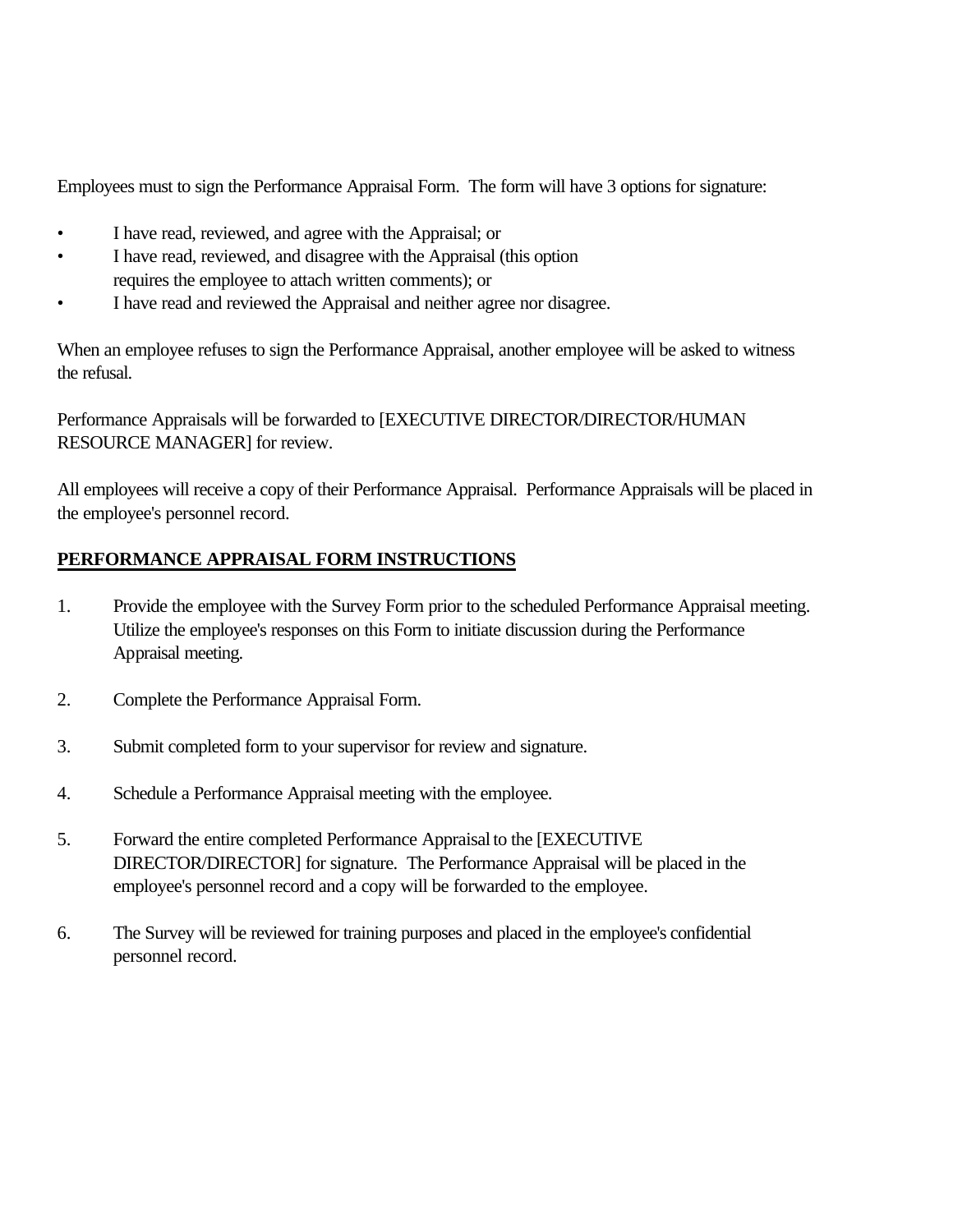#### **EMPLOYEE SURVEY FORM**

The purpose of this Form is to help you think about yourself in relation to the job you have now, and the future.

This Survey will be given to you prior to your scheduled Performance Appraisal meeting. Bring the completed Survey with you to the meeting to share with your supervisor. This information will be used to plan future training and to set your goals for the coming year.

After you and your supervisor have reviewed the completed survey, the information will be forwarded to the Human Resources Manager for review and will be placed in your personnel record.

Please complete the following prior to your scheduled Performance Appraisal meeting with your supervisor:

- 1. How long have you been emp loyed by the program?
- 2. Are your satisfied with your education, or would you like to improve it in some way? Please explain.
- 3. What are some of the skills you feel you have learned since your last performance appraisal?
- 4. What are your accomplishments since your last performance appraisal?
- 5. What do you like most about your work?
- 6. We understand that working conditions are not always perfect. Is there anything you do not like about your work? Is there anything the agency can do to improve this? Please be specific.
- 7. Is there anything you need that you feel would help you do a better job? Please be specific.
- 8. Are you satisfied with the type of assignments you are performing? Is there anything that you would like to learn more about or learn to do better?
- 9. Are there some new skills you would like to learn to do as a part of your work?
- 10. Would you like the opportunity to get more training? If yes, in what areas?
- 11. What would be the goals you would set for yourself in the coming year?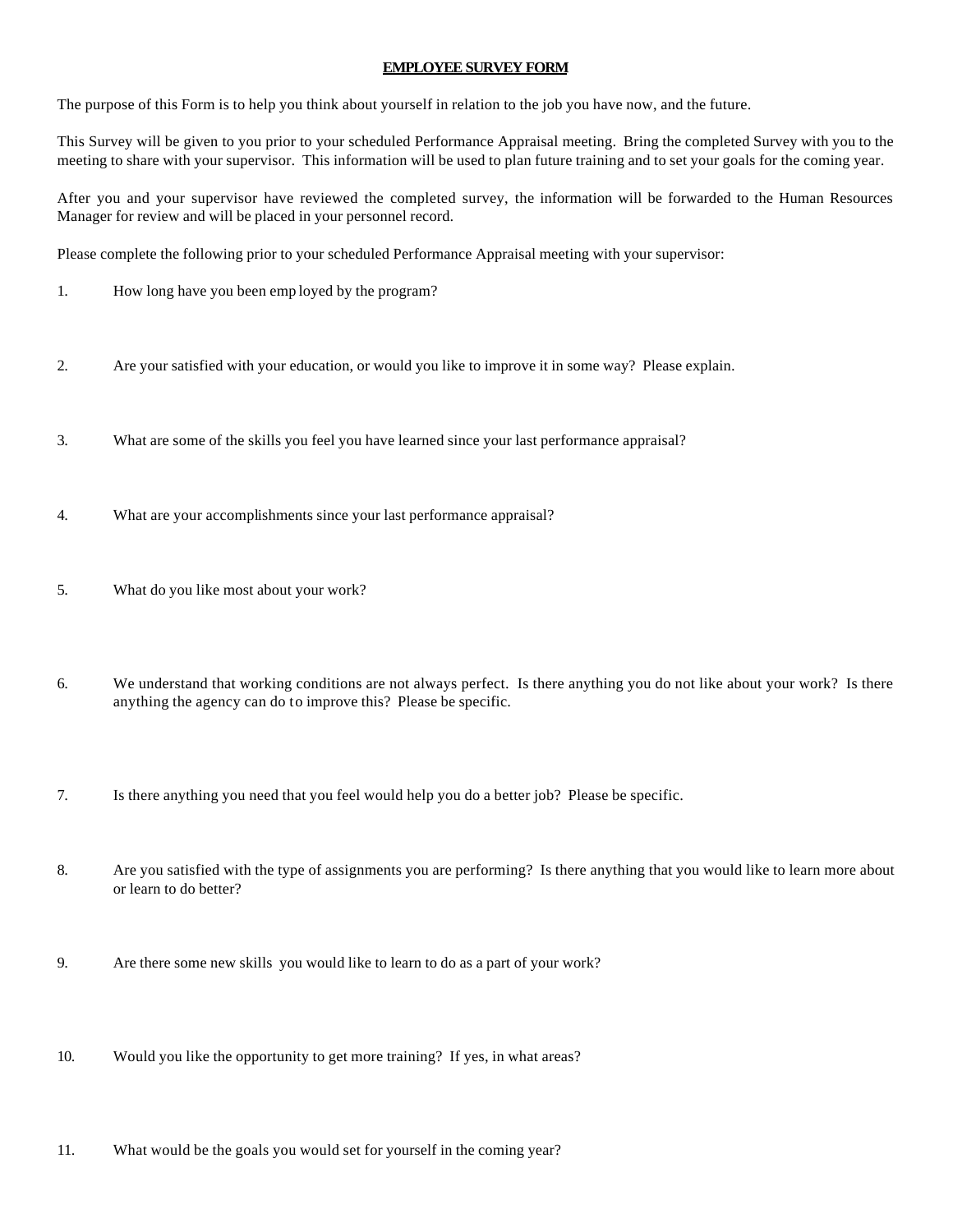#### **PERFORMANCE APPRAISAL FORM**

1. **JOB PERFORMANCE:** Using the employee's job description please rate each of the duties and responsibilities using the following scale: **M - Meets Job Requirements E - Exceeds Job Requirements N - Does Not Meet Job Requirements**

Ratings of Exceed and Does Not Meet Job Requirements will require comments.

- 2. NARRATIVE: (Attach additional sheets where necessary.)
	- A. Review the last Performance Appraisal goals with employee. Have these goals been met? If not, what can be done to attain them?
	- B. Establish goals for the coming year. Be specific. State what action the employee and supervisor need to take to attain these goals.
	- C. Does the employee show any specific strengths in the performance of her or his duties?
	- D. Please comment on any Duties and Responsibilities which received ratings of Exceeds or Does Not Meet Job Requirements. Please cite examples, if appropriate.
	- E. Other specific comments:

| 3.<br>SIGNATURES:                                                                                                       |  |
|-------------------------------------------------------------------------------------------------------------------------|--|
|                                                                                                                         |  |
|                                                                                                                         |  |
| EMPLOYEE (PLEASE SIGN ON THE APPROPRIATE LINE):                                                                         |  |
| I have read, reviewed, and agree with the Appraisal.                                                                    |  |
|                                                                                                                         |  |
| I have read, reviewed, and disagree with the Appraisal. (This option requires the employee to attach written comments.) |  |
| I have read and reviewed the Appraisal and neither agree nor disagree.                                                  |  |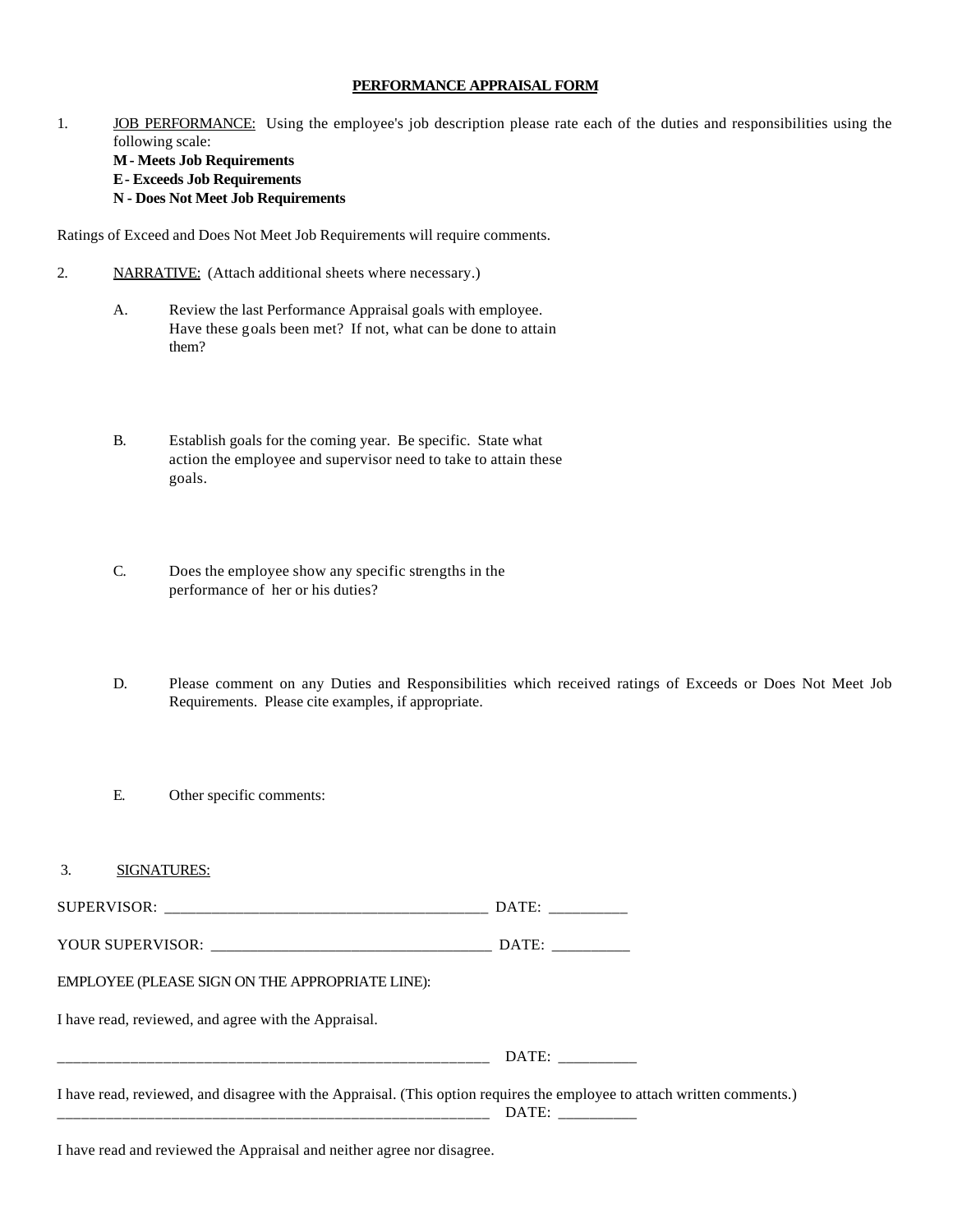|                                    |                                                                                                                                                                                          |  |                | DATE: ___________ |                         |  |
|------------------------------------|------------------------------------------------------------------------------------------------------------------------------------------------------------------------------------------|--|----------------|-------------------|-------------------------|--|
|                                    | PROVISIONAL EMPLOYEE APPRAISAL                                                                                                                                                           |  |                |                   |                         |  |
|                                    |                                                                                                                                                                                          |  |                |                   |                         |  |
| Appointment Date: ________________ |                                                                                                                                                                                          |  |                |                   |                         |  |
| 1.                                 | Review the employee's job description. Does the employee have an understanding of<br>her or his duties and responsibilities?<br>$\frac{1}{1}$ Yes<br>$\frac{1}{\sqrt{1-\frac{1}{2}}}$ No |  |                |                   |                         |  |
|                                    | If no, please explain:                                                                                                                                                                   |  |                |                   |                         |  |
| 2.                                 | Please rate each of the qualities listed below separately:                                                                                                                               |  |                |                   |                         |  |
|                                    | Satisfactory                                                                                                                                                                             |  | Unsatisfactory | Unable<br>to Rate | Training<br>Recommended |  |
| Quality of<br>Work:                |                                                                                                                                                                                          |  |                |                   |                         |  |
| Quantity of                        |                                                                                                                                                                                          |  |                |                   |                         |  |
| Work:<br>Suitability for           | ,我们也不会有一个人的人,我们也不会有一个人的人,我们也不会有一个人的人。""我们,我们也不会有一个人的人,我们也不会有一个人的人,我们也不会有一个人的人,我们                                                                                                         |  |                |                   |                         |  |
|                                    | the Position:                                                                                                                                                                            |  |                |                   |                         |  |
|                                    |                                                                                                                                                                                          |  |                |                   |                         |  |
| Attendance:                        | 的,我们也不会有什么。""我们的人,我们也不会有什么?""我们的人,我们也不会有什么?""我们的人,我们也不会有什么?""我们的人,我们也不会有什么?""我们的<br>Dependability to Perform                                                                             |  |                |                   |                         |  |
|                                    | Assigned Duties: Assigned Duties:                                                                                                                                                        |  |                |                   |                         |  |
| Maintains                          |                                                                                                                                                                                          |  |                |                   |                         |  |
|                                    | Confidentiality:                                                                                                                                                                         |  |                |                   |                         |  |
|                                    | Applies Agency Policies                                                                                                                                                                  |  |                |                   |                         |  |
|                                    |                                                                                                                                                                                          |  |                |                   |                         |  |
| specific.                          | If you checked "Training Recommended" in any of the above areas, please explain the type of training you recommend. Please be                                                            |  |                |                   |                         |  |
|                                    |                                                                                                                                                                                          |  |                |                   |                         |  |
|                                    | 3. Recommendation:                                                                                                                                                                       |  |                |                   |                         |  |
|                                    | Do you recommend that this provisional employee be continued as a regular employee?<br>$\frac{1}{1}$ Yes $\frac{1}{1}$ No                                                                |  |                |                   |                         |  |
|                                    | If no, please check one of the following:                                                                                                                                                |  |                |                   |                         |  |
|                                    | Release _______ Extend Provisional Period                                                                                                                                                |  |                |                   |                         |  |
| Please explain:                    | ,我们也不会有什么。""我们的人,我们也不会有什么?""我们的人,我们也不会有什么?""我们的人,我们也不会有什么?""我们的人,我们也不会有什么?""我们的人                                                                                                         |  |                |                   |                         |  |
|                                    | ,我们也不会有什么?""我们的人,我们也不会有什么?""我们的人,我们也不会有什么?""我们的人,我们也不会有什么?""我们的人,我们也不会有什么?""我们的人<br>,我们也不会有什么。""我们的人,我们也不会有什么?""我们的人,我们也不会有什么?""我们的人,我们也不会有什么?""我们的人,我们也不会有什么?""我们的人                     |  |                |                   |                         |  |
|                                    | ,我们也不会有什么。""我们的人,我们也不会有什么?""我们的人,我们也不会有什么?""我们的人,我们也不会有什么?""我们的人,我们也不会有什么?""我们的人                                                                                                         |  |                |                   |                         |  |
|                                    |                                                                                                                                                                                          |  |                |                   |                         |  |
|                                    | (Must be signed prior to presenting to employee.)                                                                                                                                        |  |                |                   |                         |  |